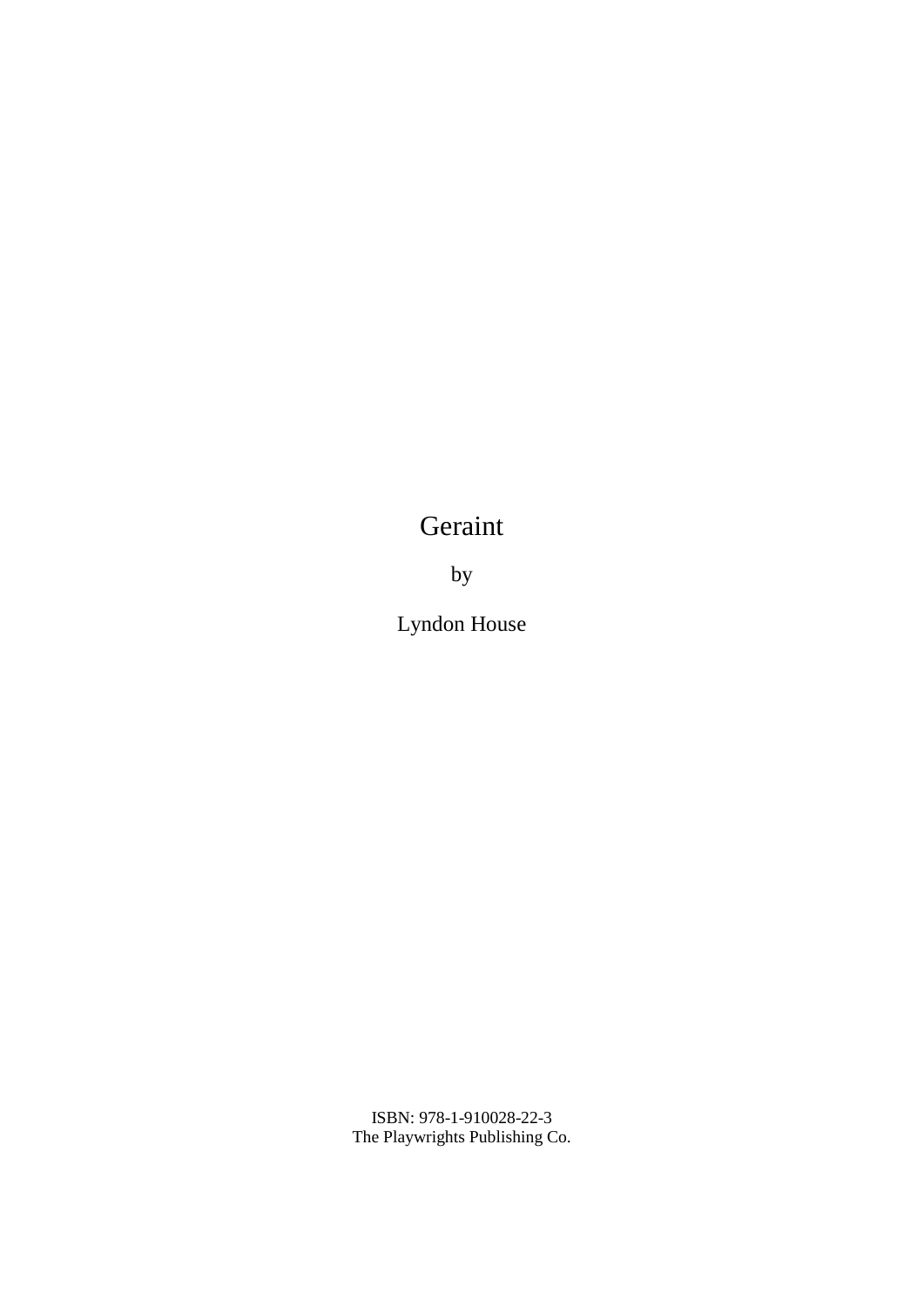GERAINT

## **Cast**

Rob

Becky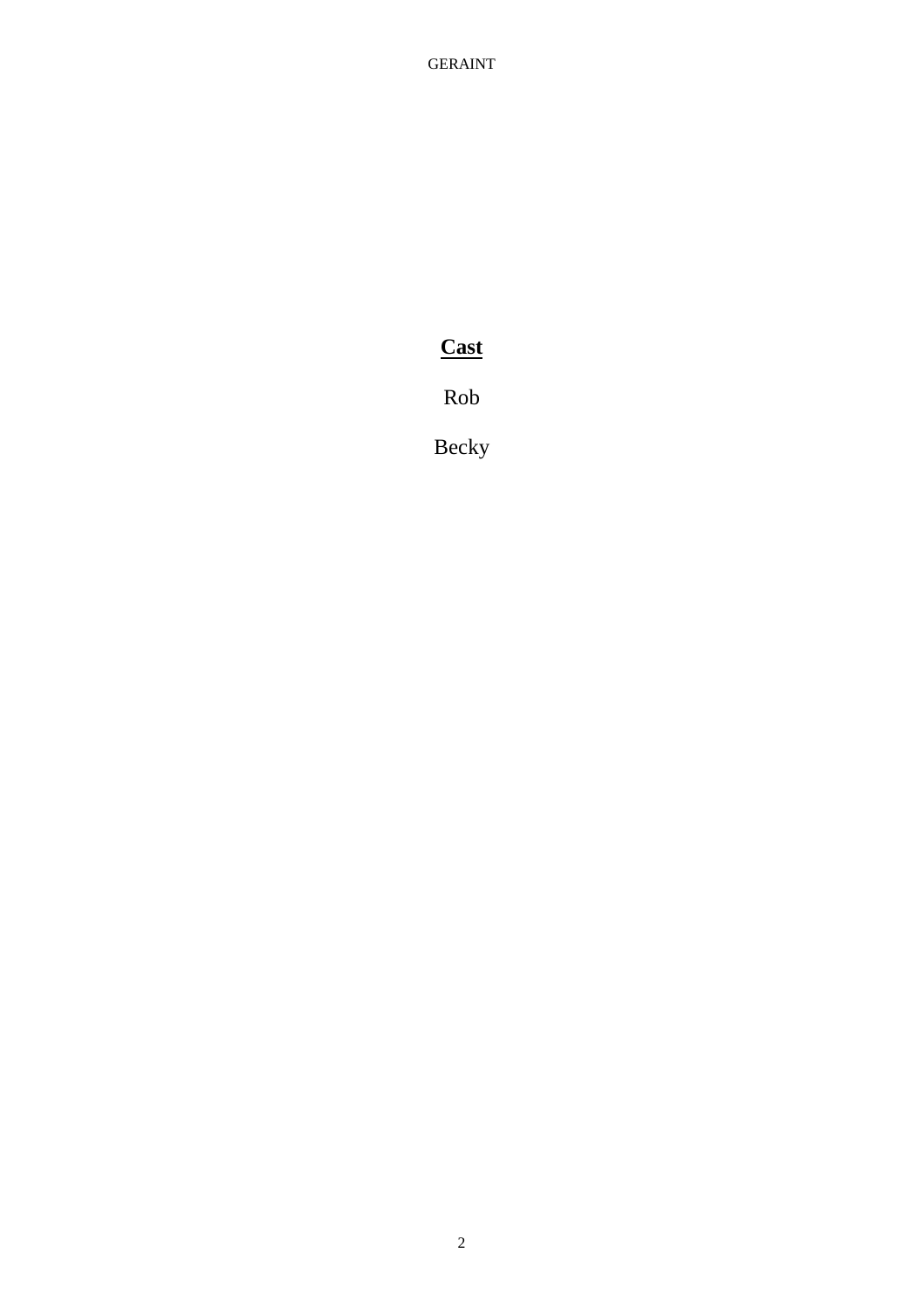Performances or readings of this play may not legally take place before an audience without a licence obtainable on application to:

> The Playwrights Publishing Co., 70 Nottingham Road, Burton Joyce, Nottingham, U.K., [44] (0)1159-313356 playwrightspublishingco@yahoo.com

To avoid possible disappointment, application should be made, preferably in writing, as early as possible, stating: -

- (i) Name and address of applicant
- (ii) Name and address of Society;
- (iii) Name and address of theatre or hall where performance(s) would be held;
- (iv) Times and dates of performances.

A fee will be charged for this licence which must be paid prior to the first performance otherwise the licence is automatically cancelled and the performance becomes illegal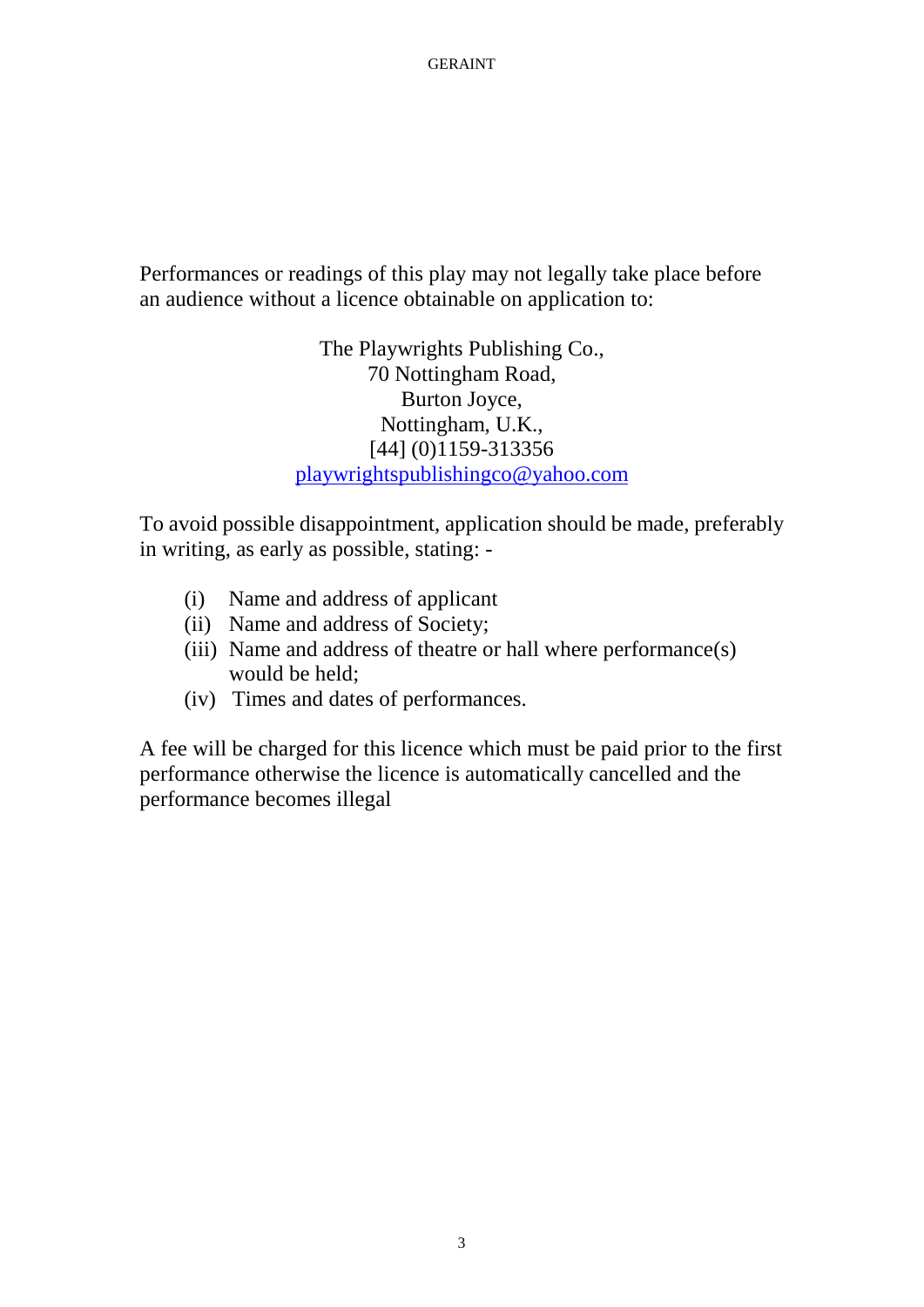Scene consists of: Door Left...Door Right...Sofa centre...Table and chair right back

(ROB enters through L door. Takes off coat. Walks C sits on sofa)

**ROB**: Well that didn't go very well. I've never had a row in front of people like that before. It really showed me up. I went all red and everything. *(Picks up bear)* It's all your fault Geraint. You were the reason we were arguing. She reckoned there was something strange about you. That you were unhealthy for me…Well I mean that's just ridiculous. She just didn't understand, did she? I mean… How are you unhealthy for me... Mind you, I think it was a mistake taking you on our first date. That didn't go down too well... Shame… I thought she was really nice… But… She's just like… all the others... *(Looks at watch.)* Missed the news now...I expect that new girl would have been on there again tonight. I wonder what she's like...You know, away from the camera.... I know what you think.... Geraint, don't you look so innocent. I've seen the way you look at her... All lustful... I bet she's got nice legs under that desk and all.... Never mind, be able to watch the film later on… Good old James Cagney… *Made it Ma. Top of the world*… *Cody Jarret. Reached the top of the world and it blew up in his face.*.. Well he shouldn't have left the gas on, should he? (Puts down bear.) You sit there quiet for a minute*. (Picks up newspaper. Starts to read.)* Looks like everybody's up in arms about those youngsters hanging around the precinct again. Attacked some old biddy by the looks of it. Knocked her off her Harley Davidson. *(Nudges bear.)* Only joking... The bloody Buck is still top of the skittles league...We won't be going in there again... Not after what the landlord said to us... Hey, listen to this... Police were given a clue to the identity of a man who burgled a house on The Bell Hill Estate last week when it was discovered that he'd left his sandwiches behind.... Corned beef I expect.

(Doorbell rings.)

**ROB:** I wonder who that is? You're not expecting anybody are you? *(Gets up. Walks L. Opens door. Reveals BECKY.)* Hello Becky...Why?... I mean... What are you doing here?

**BECKY:** Well. Aren't you going to ask me in?

**ROB**: What? Yes... Come in... Hey Geraint... It's Becky... Here let me take your coat. Starting raining has it? Have a seat.

(Becky walks CR to sofa. Sees bear. Moves L to chair.)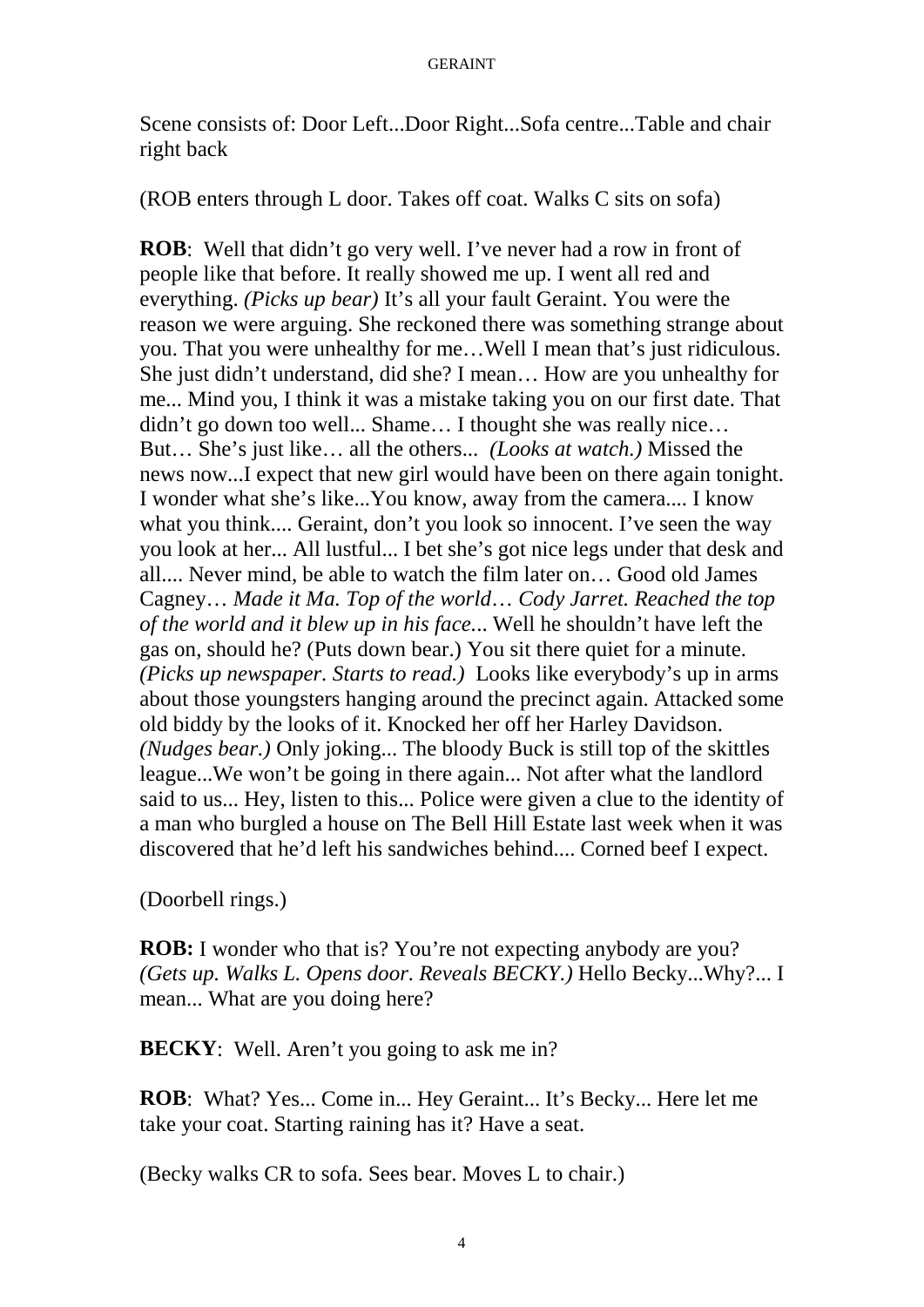**ROB**: The sofa's more comfortable.

**BECKY**: No. I'm fine by here.

**ROB**: No, don't be daft... Come on Geraint... Shift up. *(Moves bear.) (BECKY joins him on sofa.) (Awkward silence.)*

**BECKY/ROB**: (in unison.) Look... I... *(Both laugh.)*

**ROB**: You first.

**BECKY**: I just called to say...

**ROB**: (interrupting.) I love you.

**BECKY**: What?

**ROB**: No, no... It's the song... I just called to say I love you... By Stevie Wonder... Sorry.

**BECKY**: Look...I'm sorry for earlier. I had no right to say those things...You're not a bloody wierdo... Not really.

**ROB**: I'm sorry as well... And you're not a fat cow... Not really... *(Both laugh.*) Hey. Where are my manners... Would you like a cup of tea?

**BECKY**: Thank you.

(ROB gets up. Walks R. Stops at R door and turns back.)

**ROB**: Would you like a biscuit? I've got some Jammie Dodgers and some Rich Tea.

**BECKY**: Got any Hobnobs?

**ROB**: No.

**BECKY**: Just the tea then.

(ROB disappears through door.) (BECKY stares at bear. Picks it up. Punches it several times. Stands up. Drop kicks bear across stage. Retrieves and is about to repeat.)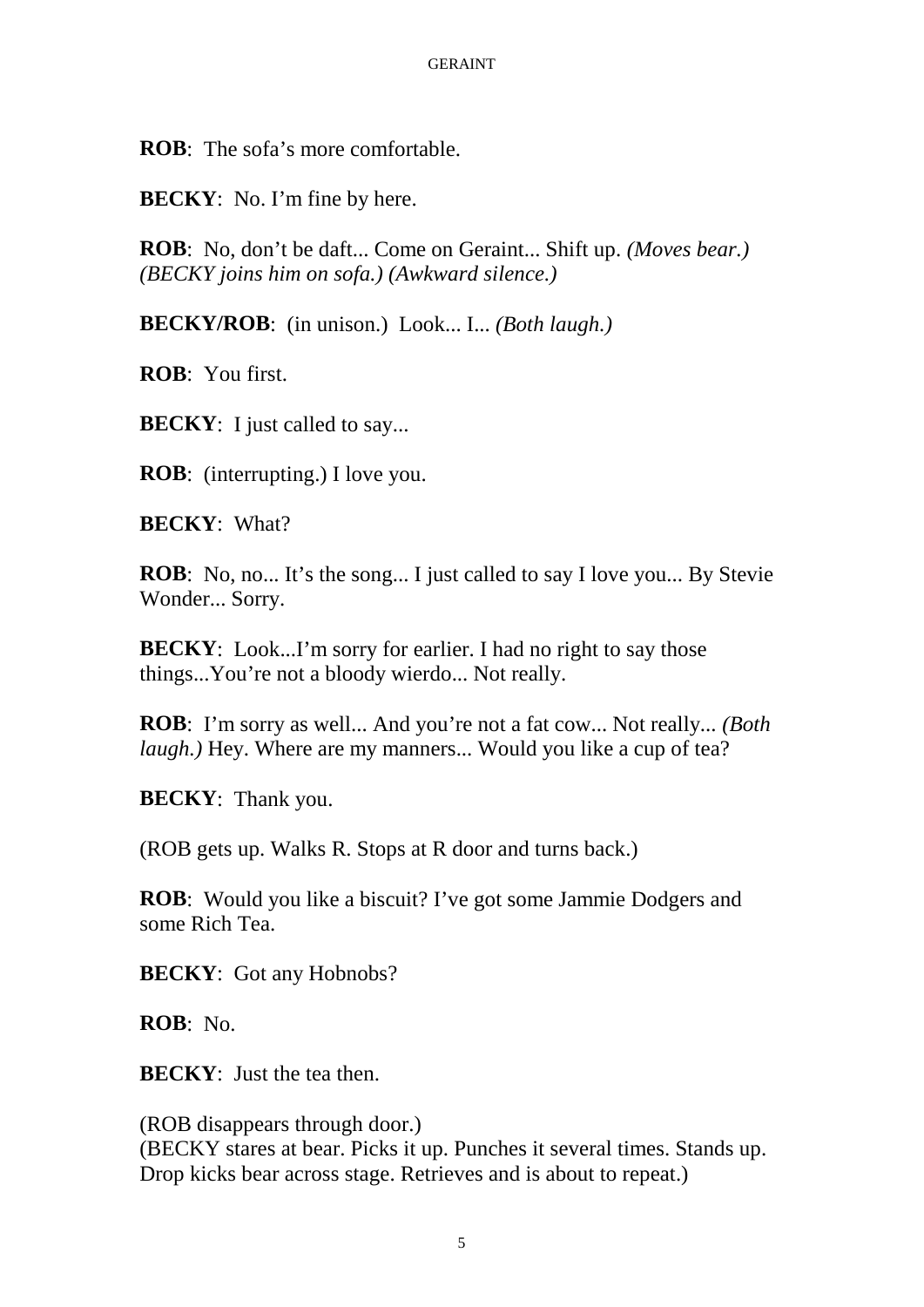(ROB reappears at door.)

**ROB**: I've forgotten... Do you take sug... What are you doing with Geraint?

**BECKY**: (flustered.) Me?... Oh I was just...I was...Making my peace with him. No sugar.

**ROB**: Don't take any nonsense from him mind. *(Exits again.)*

**BECKY**: (to bear.) Now you listen to me, you moth eaten ragbag. You're not going to spoil it. I'm going to get you...You'll be chucked on the council tip when I've finished with you. He's such a nice man... Why don't you leave him alone... Oh no, what am I doing...I'm as bad as him. *(Punches bear several more times. Returns to sofa. Picks up newspaper and reads.) (Laughs.)* Left his sandwiches behind.

(ROB reappears, carrying two mugs.)

**ROB**: There we are.

**BECKY**: Doesn't he have one?

**ROB**: Don't be silly.

**BECKY**: (taking mug) Ta... It's a nice flat.

**ROB**: (returns to sofa.) Well I suppose it could do with the Laurence Llewellyn Bowen touch. But we like it... How's your mam?

**BECKY**: She hasn't been so good today... That might have been why I was a little short with you tonight. Worried. You know... I don't think she really wanted me to go out at all. We had a bit of an argument ... I seem to be arguing with everybody today. I argued with Katie in work as well... She was late back from her break... She's always doing that. And she always goes to break when the checkout's really busy. You know... On purpose... Well I had my dander up today... She came back, and I told her straight... I'm fed up with you I said... Oh, I really told her... I'm fed up with you I said.

**ROB**: What did she say?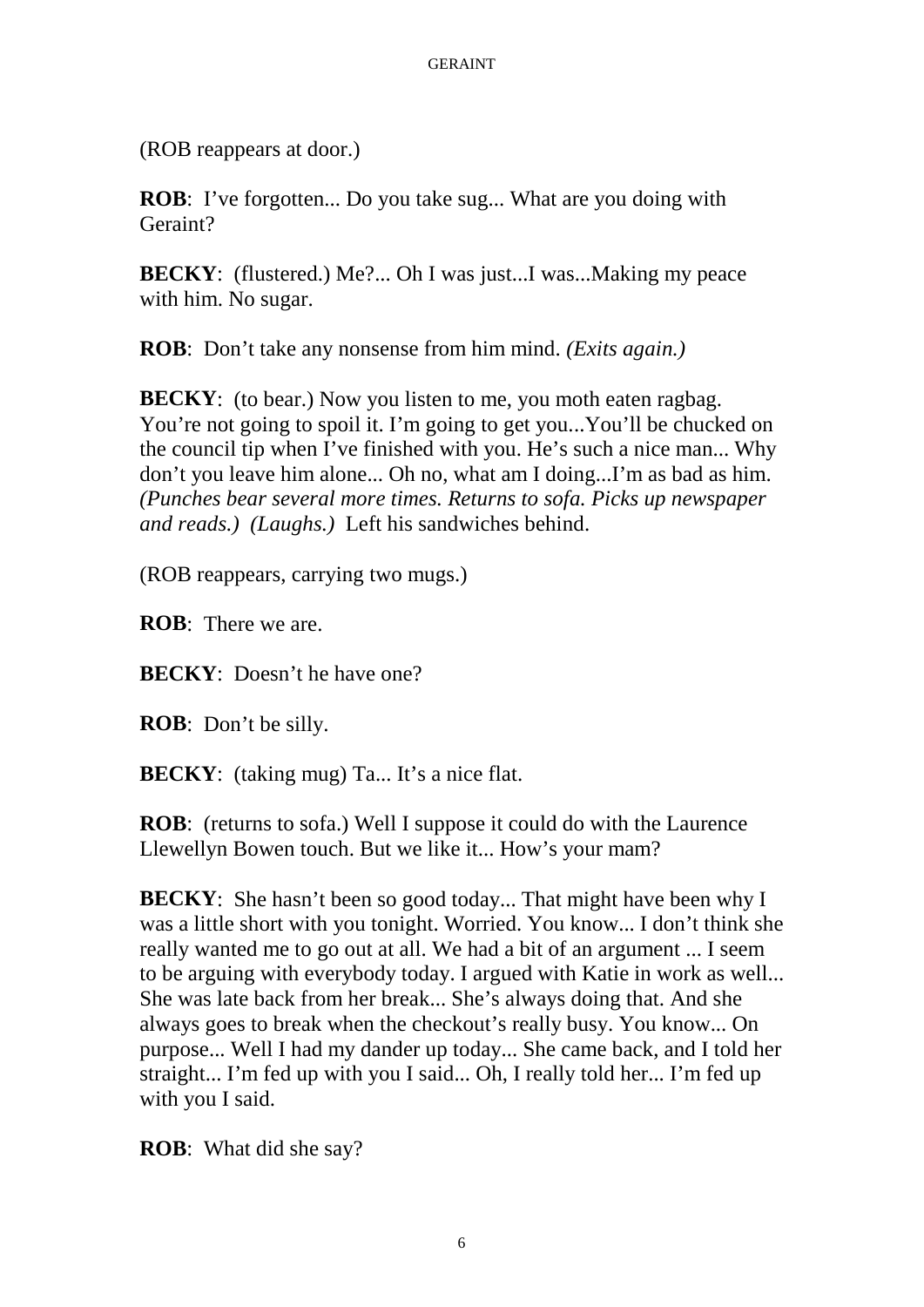**BECKY**: She just laughed... Called me that name... Hogflesh... Then they all started laughing.

**ROB**: You should have told your boss or something.

**BECKY**: What's the point. They always take her side... I wonder why that is... I mean she's horrible, she's lazy, always talking about people...Yet they always take her side over me.

**ROB**: Katie... Is she the blonde one with the big... err... the big. personality

**BECKY:** And she's got big tits and all... Oh I've had enough of that supermarket.

**ROB**: Careful... If it wasn't for that supermarket, we'd never have met.

**BECKY**: And if you hadn't dropped that tin of beans and sausages on my foot, we'd never have met either.

(Both laugh.)

**ROB**: What do you think of her, Geraint?... Why did decide to call round?

**BECKY**: Oh, I got home, and our Mam was asleep. Well I didn't want to wake her. I mean she doesn't get enough sleep as it is. I just sat there, and I realised that it was silly... You know what we argued about... I didn't want us to split up like that.

**ROB:** We've only been out three times.

**BECKY:** Well don't say it like that... Some people decide to get married after the first date...

**ROB**: Yeah right... Love at first sight.

**BECKY**: I suppose you've got lots of women queuing up to go out with you.

**ROB**: Well... You know what it's like.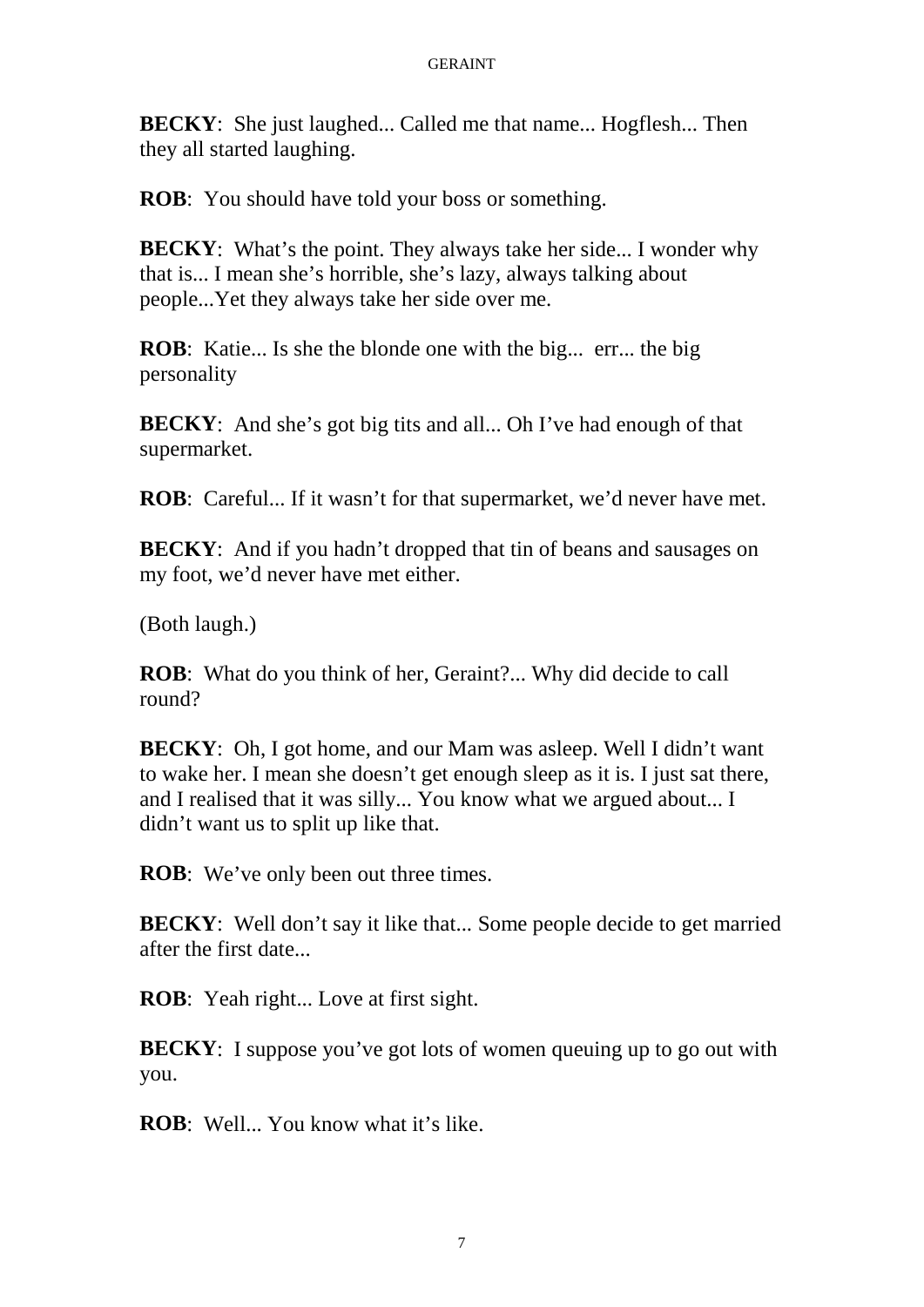**BECKY**: (gets up angrily.) Perhaps I should go. Obviously I'm cramping your style.

**ROB**: Wait Becky... Please don't go... I was only joking... I'm really pleased you came round... I haven't really had any girlfriends... I mean, what self-respecting girl would look twice at me. Come on you daft devil... Sit down.

(BECKY returns to sofa)

**ROB**: You're a bit of an old romantic, aren't you?

**BECKY**: I know... I love all those old films.

**ROB**: Cor, and me too... Who's your favourite?

**BECKY**: Oh, I love all those romantic ones. You know... An Affair To Remember... Magnificent Obsession... My favourite is Now Voyager. Bette Davis and Paul Heinreid. I've got that one on video... I love that film.

**ROB**: Isn't that the one where he lights two fags in his mouth and gives one to her?

**BECKY**: That's the one.

**ROB**: (laughing.) Yes. And later on, after he's had something of hers in his mouth, she has something of his in hers.

**BECKY**: Oh Rob. Don't be so vulgar... Honestly.

**ROB**: Sorry... I can't be doing with all that mush. I prefer the old gangster films me. And Geraint... Humphrey Bogart... Edward G. Robinson ... Jimmy Cagney.

**BECKY**: (in attempted Cagney impression.) You dirty rat. You killed my brother.

**ROB**: Don't make fun. He never said that in a film... I'd love to be like Jimmy Cagney. He didn't care. If anyone bothered him, he'd just shoot them. That's the way. No messing*. (Acts as though shooting someone.) Here's one rap you won't beat*... Bang... Have you ever wanted to kill anyone?